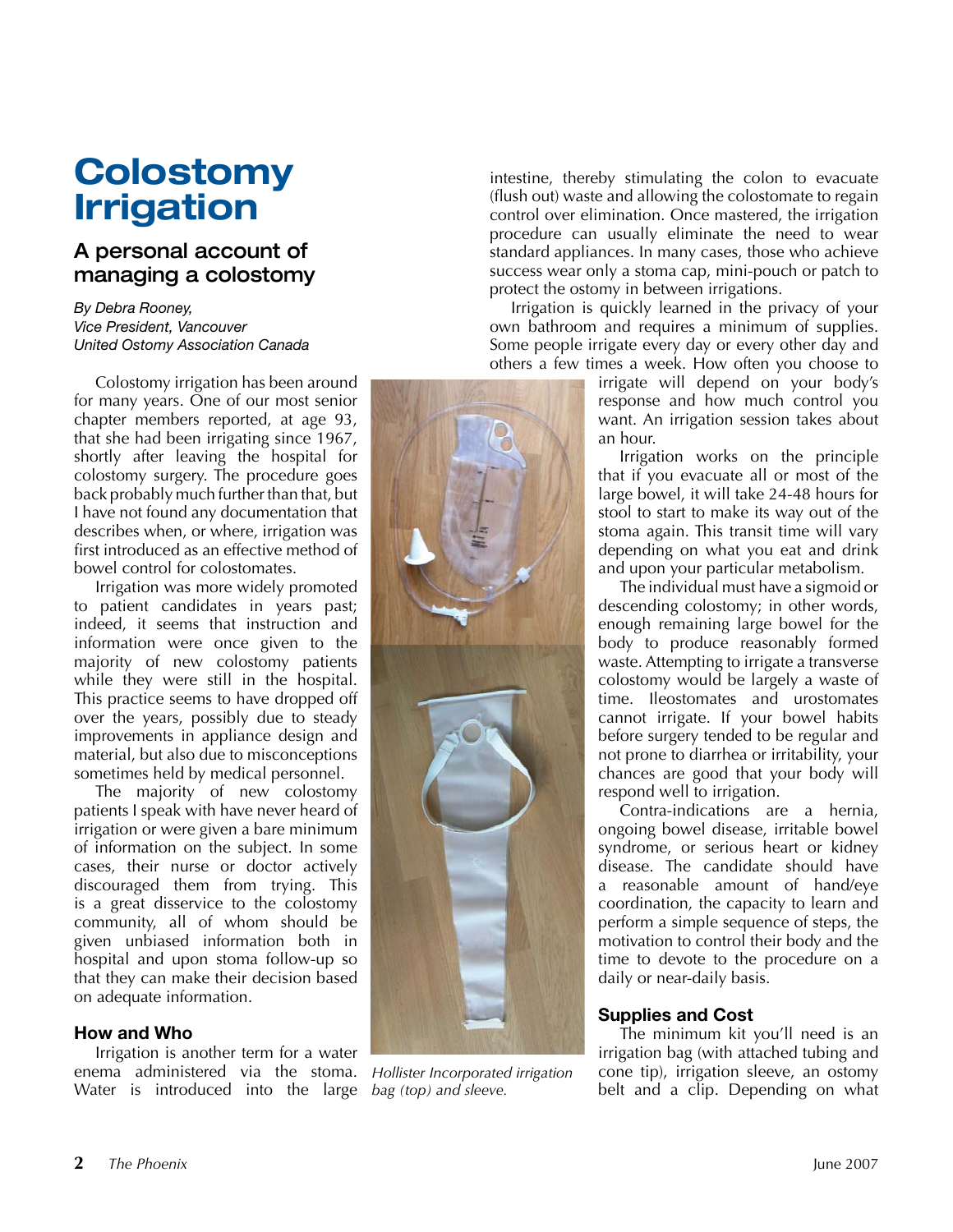you choose to wear in between irrigations, you may use a flange in conjunction with the sleeve in order to snap your regular appliance onto this. Some ostomy manufacturers will send free samples of irrigation kits. These will usually consist of a sleeve, clip, mini-pouch and flange. You'll need to purchase the irrigation bag with tubing and cone tip as this is the most costly unit.

Irrigation bags will last for several years as will the ostomy belt. Sleeves should be changed when they start to develop odor (usually within a month or two). Many irrigators dispense entirely with the flange and just hold the sleeve in place with an ostomy belt.

#### **Standard Technique**

Irrigation is not an exact science – as our bodies vary, so will results and techniques. The following is what my ostomy nurse suggested as a baseline technique. I should mention that not all ostomy nurses give the same set of instructions!

Their training and the materials they are supplied with are not always identical, plus individual nurses may modify instructions based on patients' feedback. Irrigation instructions given by any ostomy nurse are a reasonable place from which to start, but bear in mind that you can modify these to suit your own needs.

First, assemble all your supplies. Make sure the cone tip is attached to the end of the irrigation tubing and the tubing is clamped to prevent water flowing through the tip. Then, establish a way to hang the irrigation bag higher than your shoulder (when seated), higher than your head is even better, and flush any air from the tubing. The irrigation bag needs to be filled with 1,000 cc of water about the temperature of your body. Your bowels will tolerate some variance in temperature as long as it's not extreme.

Attach the irrigation sleeve to your body with the belt, placing your stoma in the centre of the ring. Attach the clip securely on the bottom of the sleeve.

At this point you can sit down if you prefer or stand. You may have been given handouts by your ostomy nurse that illustrate an individual, fully clothed, seated

## **My Irrigation Technique**

Over the five years I've been irrigating, I've found that I need more than 1,000cc to achieve a good washout and I know others who use as little as 750cc – everybody's different. Always consult an ostomy nurse or your doctor before changing the amount instilled

I asked my surgeon, who does hundreds of colonoscopies a year (and three on me since I began irrigating) if he has ever seen evidence of long-term irrigation damaging the bowel. His answer was an emphatic "No."

I take Devrom tablets several times a day to eliminate gas odor, so I only wear patches now. I keep a supply of caps and mini-bags on hand in case I cannot irrigate due to schedule. In addition, when traveling, I always bring a standard drainable in case of stomach upsets. next to the toilet with an unclipped irrigation sleeve emptying directly into the toilet bowl. I'd strongly discourage a beginner from doing the procedure in this manner the first time. You're liable to soil your clothing trying to keep track of all the new equipment, so wear as little as possible the first few times until you get the hang of things. As well, I'd discourage a beginner from letting the unclipped sleeve hang into the toilet bowl to drain.

If you're seated, the weight of the returning water will immediately pull the sleeve out of the bowl and you'll have a mess to clean up if you're not very close to the toilet. If you're standing, it's tiring (not to mention boring) to stay rooted in one spot over the toilet for the duration of the procedure. So, keep the clip on the end of the sleeve and let the whole apparatus hang if you are standing or rest on the floor if you prefer to sit.

Getting the cone and water in can be a challenge for the beginner.

Stomas can react to being touched by retracting or 'clenching up' which might make inserting the cone difficult. Just take a little break and let the stoma relax and then try again. A bit of a firm hand is in order, but you don't want to force the cone in – halfway is plenty. A bit of water-soluble lubricant on the tip of the cone is always advisable. The goal is to insert the tip enough so that water can enter the stoma without leaking.

Water leaking while you're trying to get it in is a common annoyance. If that happens, first make certain the tip of the cone is inserted fairly firmly. Then, you can try stopping and starting the flow of water from the irrigation bag by using the on/off control on the tubing. There may be solid waste blocking things near the stoma opening. Stop the water, remove the cone, let things expel and start again. If you suspect the bowel is not returning as much as you put in, you may be dehydrated. Your thoughtful colon, upon getting all this free water, may simply decide to absorb it for you. Drink a glass of water and keep going.

You don't have to instill the entire 1,000cc at one time. If you feel a cramp coming on, stop the water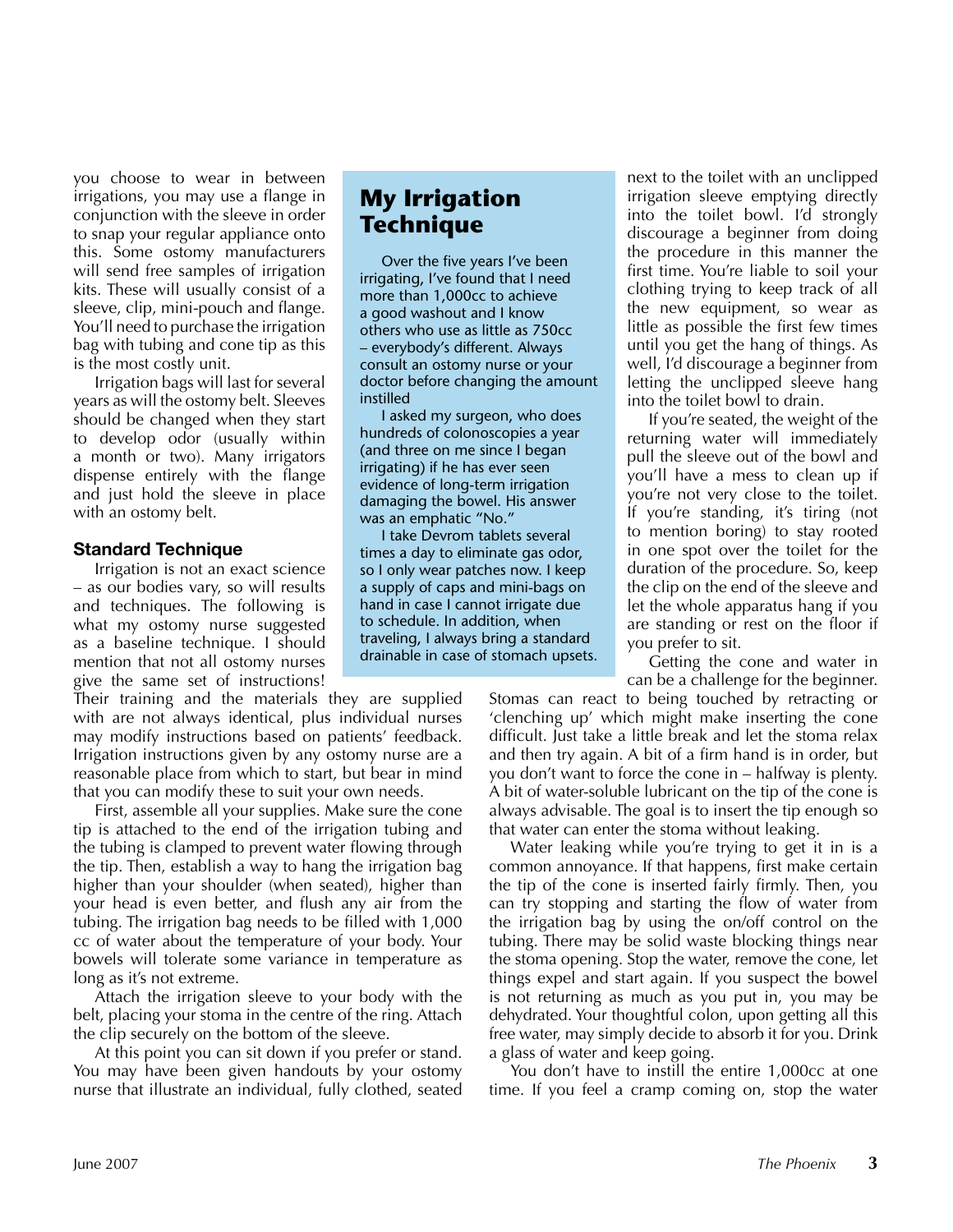flow until it passes. Mild cramping is common to start off. Again, just stop the water, remove the cone and relax for a minute or so before resuming. The returning water and waste will begin not long after you're done inserting the water. Return of waste may happen all at once or in stages. Empty the sleeve into the toilet before it pulls uncomfortably on the belt.

Keep the sleeve on for a full hour the first few times, even if it seems like you finished up far earlier. It's wise to be cautious until you've had some time to see how your body is going to adapt to the new routine. Once you've instilled the water, you don't have to stay in the bathroom the whole time. Put on a long housecoat and feel free to move about the house. Make some coffee. Read the paper. If you feel an evacuation coming on, just walk back to the bathroom and empty.

After the hour, remove the irrigation sleeve, wipe up around the stoma and re-apply your usual pouching system. Then remove and rinse the sleeve, hang it and the irrigation bag up to dry. It's not necessary to bleach and sterilize your gear, just rinse a little vinegar solution in the sleeve and bag from time to time to kill bacteria.

#### **Why Irrigate?**

It's a trade-off. Many people don't mind wearing a standard appliance and the amount of time spent emptying them during the day isn't a bother. For me, the freedom of not wearing a large appliance, not having to empty it throughout the day and not having the accompanying odor is

the entire point of irrigating. For the price of one hour every second day, an hour that is mostly spent drinking coffee and playing on the computer while my guts do their job, I don't have to wear a bag. I never have stool hanging off my body, waiting until I can get to a toilet to get rid of it.

I understand that many people find the concept



*From top: Ampatches from Austin Medical Products. Coloplast Assura Pouch. ConvaTec Active Life® stoma cap. Cymed Microskin® stoma cap.*

of putting something in their stoma and inducing evacuation of waste just too...well, creepy. That's OK and I understand that sensitivity. It's common to be initially hesitant about inserting something into one's stoma and some people cannot overcome that reluctance. What bothers me is when patients are not told about the procedure, or are discouraged from irrigating with myths like you cannot stop irrigating once you start or that one must adhere to a rigid timetable.

Of course you can discontinue irrigating if you find you don't care for it. Your bowel will resume working all by itself. Although most people find they achieve better results if they stick to a regular time slot to irrigate, this isn't written in stone. You can vary timetables to suit your schedule. Experimenting with technique will allow you to develop the best routine that works for you.

I'd advise beginners to continue to wear their usual appliance for a couple of weeks, in order to see how their bowels are going to behave. Once you're confident that the stoma is learning its new job, you can 'graduate' to caps or mini-pouches. All major ostomy manufacturers make versions of these.

#### **Mini-Bags, Patches and Caps, Oh My!**

Besides not having to deal with waste throughout the day or night, one of the biggest benefits of irrigation is not having to wear a large appliance. I use a variety of products, listed below, to suit different occasions. I find switching from product to product

also helps keep my skin healthy. The following are my personal recommendations.

A great transition from a standard bag to a mini-bag is Coloplast Assura® #12110. This is a one-piece, about 5 1/2" long, cut to fit. Nice and flat, it will give peace of mind to beginners who want to wear something smaller than a standard appliance but who also want some